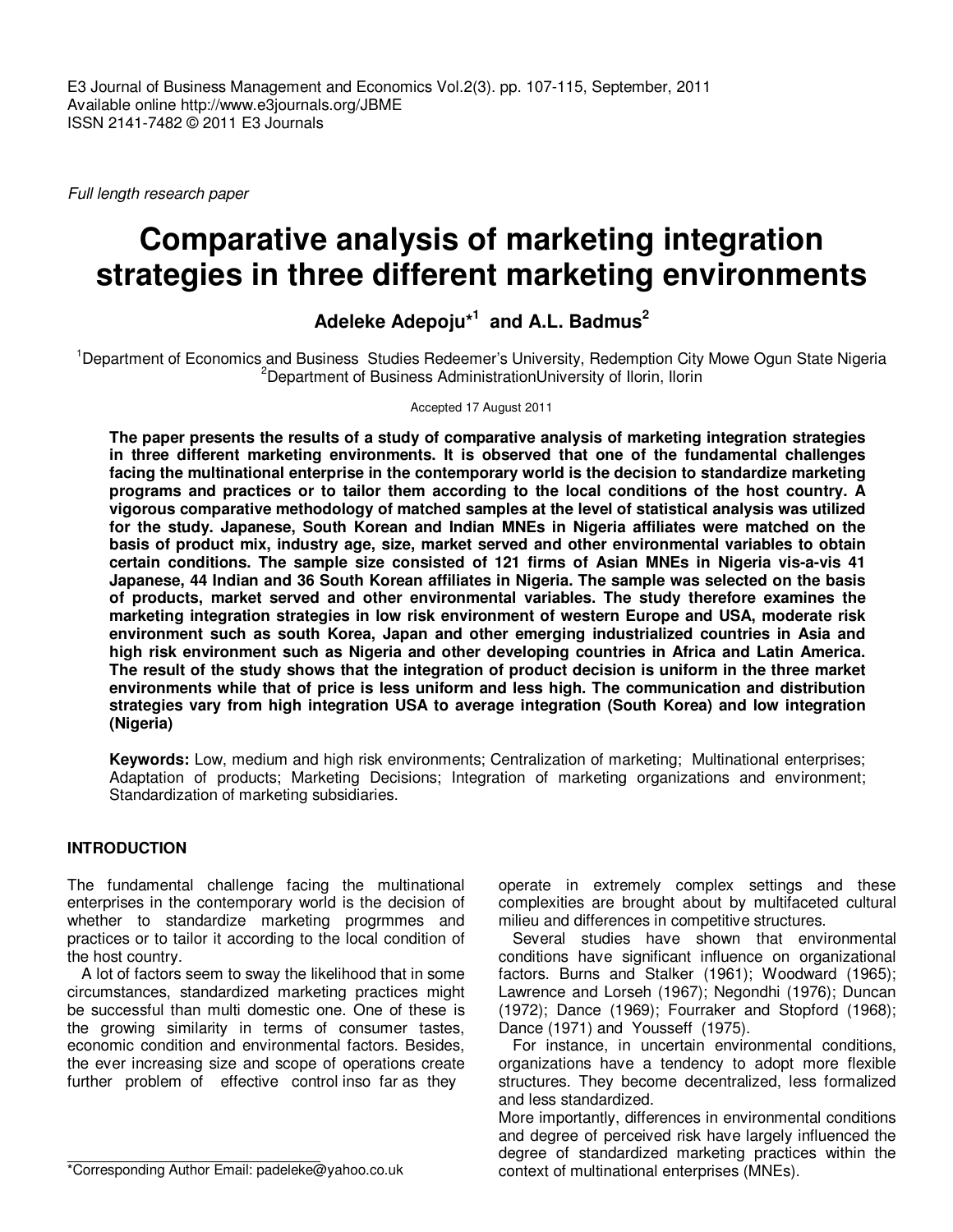The implication of this is that the degree of standardization of marketing practices and procedures vary among the three different market environments .The three different market environments include: Low risk environments such as Western Europe and United States of America; Moderate risk environments such as South Korea, Japan and other emerging industrialized countries in Asia and High risk environments such as Nigeria and other developing countries in Africa and Latin America.

The contention of this study is that the examination of these different market environments would facilitate comparison of different types of standardization of marketing programmes and practices that would exist between countries that are culturally, economically and politically different and exhibit different degrees of risk.

Several research works carried out in the low risk environment of Western Europe and United State of America have shown that the degree of standardization of marketing practices tend to be relatively high (Aylmer, 1970; Wiechmann, 1975; Sorenson and Wiechman, 1975). On the other hand, the study carried out by Ahn, Lassere and Chandon, 1987) in moderate risk environment of South Korea showed that the degree of standardization tend to be modest while the result of MNEs operating in Nigeria (a high risk environment) tend to exhibit a comparatively low degree of standardization of marketing practices and procedures: because of disparity in the level of economic development and differences in environmental factors.

In the context of the relationship between the headquarters and the overseas affiliate; the environment of the host country can influence the centralization and the standardization of marketing decisions in the affiliates of MNE. In view of this, Picard (1977) undertook a study in which he discovered that there is a significant correlation between the speed of evolution of the host country market conditions and the degree of autonomy granted to affiliates. Consequently, the more uncertain the host country market is, the more the MNE have tendency to decentralize marketing decisions in their affiliates.

The differentiation of marketing approach in the host country market is more of the resultant effect of the constraints than that of a will to exploit the differences of the overseas market. The tendency is rather strong towards standardization when there are very slight differences between two markets. Wiechmann (1974) discovered in his study that the degree of standardization rises when the degree of similarity between markets is considerable.

The objective of this research is to undertake a comparative analysis of the results of studies conducted in the three different market environments as they affect the integration strategies of international marketing. This would enable us respond not only to the proposition of Levit (1983) concerning the globalization of international marketing but also to make generalizations concerning

the elements of the marketing mix that are most or least amenable to standardized marketing.

The three market environment in this study include: The study of Sornson and Wiechmann (1975) on the European subsidiaries of American MNEs (a low risk environment); the study of Ahn, Lassere and Chandon (1984) on South Korean MNEs (in moderate risk environment) and the present study on Nigerian subsidiaries of Asian MNES (a high risk environment).

## **RESEARCH METHODOLOGY**

As evident from the literature review, the majority of studies in the area of marketing integration strategies of MNES in their affiliates in the respective host countries have been descriptive in nature with some analytical and methodological deficiencies. This situation raises a lot of important questions concerning data analysis, reliability and validity of measurement of concepts.

A rigorous comparative methodology of matched sample at least, at the level of statistical analysis was utilized. Japanese, South Korean, and Indian MNEs in Nigerian affiliates were matched on the basis of product mix, industry, age, size, markets served and other environmental variables to obtain ceteris paribus conditions.

The sample size consisted of 121 firms of Asian MNEs in Nigeria viz-a- Vis 41 Japanese, 44 Indian, and 36 South- Korean affiliates in Nigeria. The sample was selected on the basis of products, markets served and other environmental variables. It is assumed that the representative for the study because it consists of virtually all Asian investments on the consumer- packaged goods industries in Nigeria. The total population of Asian firms in these sectors was selected as the sample.

The two sources of data collection were employed viaa-vis primary and secondary data. Primary sources included structured personal interview with marketing managers (expatriate and native) of the MN affiliates and the focus of the interview was on the degree of centralization and standardization of the 23 marketing decisions concerning the 4 marketing mix elements. At least four hours on the average was devoted to each subsidiary for personal interview and examination of book of accounts and records.

A structured-type of questionnaire was administered to the marketing executives of companies that made up the sample. The questionnaire addressed information about the parent company, the Nigerian subsidiaries, the Nigerian market environment and the centralization and standardization issues as they relate to 23 marketing decisions covering the 4 marketing mix elements.

Secondary sources involved the examination of books of accounts and records of the companies making up the sample. The fieldwork took place in Nigerian subsidiaries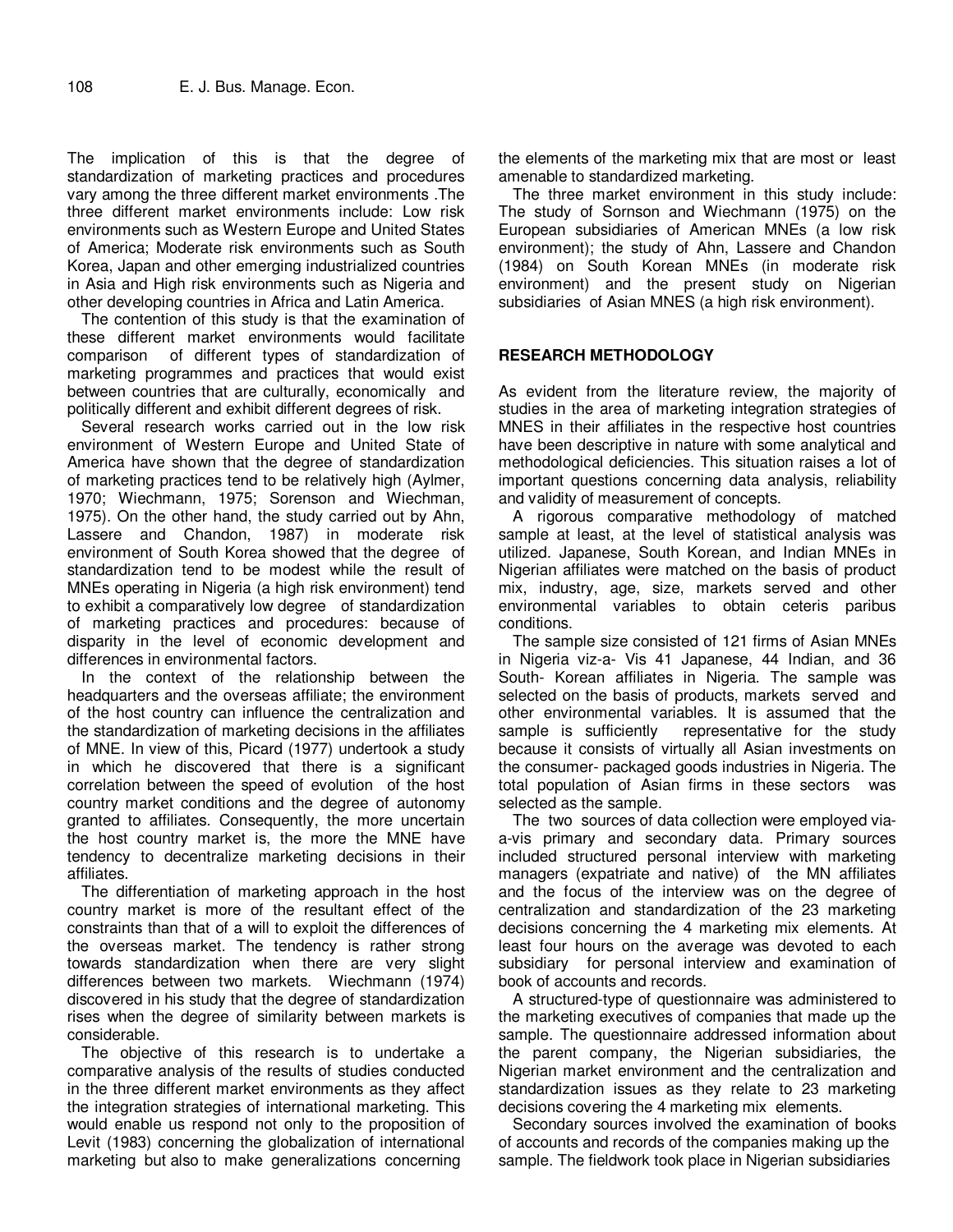| <b>Marketing Decision</b>       | <b>Low Risk Environment</b> | <b>Moderate Risk Environment</b> | <b>High Risk Environment</b> |
|---------------------------------|-----------------------------|----------------------------------|------------------------------|
| <b>Product Percentage</b>       | 83.00                       | 58.10                            | 42.70                        |
| <b>Physical Characteristics</b> | 81.00                       | 56.00                            | 45.46                        |
| Brand name                      | 93.00                       | 57.00                            | 43.80                        |
| Packaging                       | 75.00                       | 56.00                            | 38.84                        |
| <b>Price</b>                    | 56.00                       | 10.00                            | 0.00                         |
| Retail price                    | 56.00                       | 5.00                             | 0.00                         |
| Communication                   | 58.00                       | 35.00                            | 0.00                         |
| Advert                          | 71.00                       | 32.00                            | 0.00                         |
| Sales promotion                 | 56.00                       | 36.00                            | 0.00                         |
| <b>Advert Budget</b>            | 43.00                       | 55.00                            | 0.00                         |
| <b>Distribution</b>             | 63.00                       | 36.10                            | 0.00                         |
| Roles of sales force            | 74.00                       | 50.00                            | 0.00                         |
| Sales force management          | 72.00                       | 55.00                            | 0.00                         |
| Channel functions               | 59.00                       | 19.00                            | 0.00                         |

**Table 1:** Percentage of Total Marketing Programmes Highly Integrated in the Three Different Global Market Environments.

of Asian MNEs and lasted for at least nine months.

The measurement of the two control variables for the integration of the marketing activities of the foreign affiliates that is, the centralization and standardization of marketing decisions was introduced at the ordinal- scale level for the variable centralization and the interval-scale level for the variable standardization.

These measurements were carried out for the 23 marketing decision drawn from the 4 elements of marketing mix used in previous studies (Picard, 1977; Wiechmann and Sorenson, 1975); Ahn, Lassere and 1984; Olujide 1989). It must be noted however, that this type of measurement instrument brings along with it some kind of subjective judgment in terms of participants to be interviewed but the choice of this instrument is dictated by the necessity to undertake a comparative analysis with the major studies carried out in different market environments.

#### **DISCUSSSION OF FINDINGS**

#### **Comparative analysis of standardization of marketing programs in three different market environments**

According to the study of Sorenson and Wiechmann on the European subsidiaries of American MNES, (i.e low risk environment), a large proportion, 63% of the subsidiaries consider that the whole of their marketing strategy is highly standardized: 11% utilize a flexible programme while 27% adapt their strategy to local conditions. However, there are considerable variations in the degree of standardization of the four elements of the marketing mix. Product strategies are highly standardized

in 83% of the cases, 56% for pricing, 58% for communication and 68.3% for distribution strategies.

In the case of the study of Ahn, Lesserre an Chandon on the South Korean subsidiaries of the MNEs (a moderate risk market environment), 36% of the affiliates have highly standardized marketing procedures. In 23.8% of the cases, the degree of standardization is moderate and low for 40.2% of the subsidiaries. Each element of the marketing mix is standardized to a different degree. Product strategies are highly standardized (58.1%) while pricing strategies are only standardized up to 10.0% of the companies in the sample. The rates are 35.3% and 36.1% for communication and distribution respectively.

The results shown in table 1 indicate that 5.57% of the Nigerian subsidiaries of the Japanese, Korean and Indian MNEs (a high risk market environment) employed highly differentiated marketing procedures. The degree of standardization is moderate for 1.11% of the affiliates and low for 93.32%.

One observation from this analysis is that the Nigerian subsidiaries of MNEs have the lowest degree of standardization of marketing procedures. The marketing procedures are more standardized in the South Korean subsidiaries and most standardized by European affiliates of American MNEs.

This analysis shows that MNEs tend to adopt standardized marketing procedures when cultural differences between the host country and the country of origin are very minimal. For instance, Sorenson and Wiechmann found that American MNEs used highly standardized marketing techniques with subsidiaries in Europe. This result was due to the high degree of similarity between American and European market environments.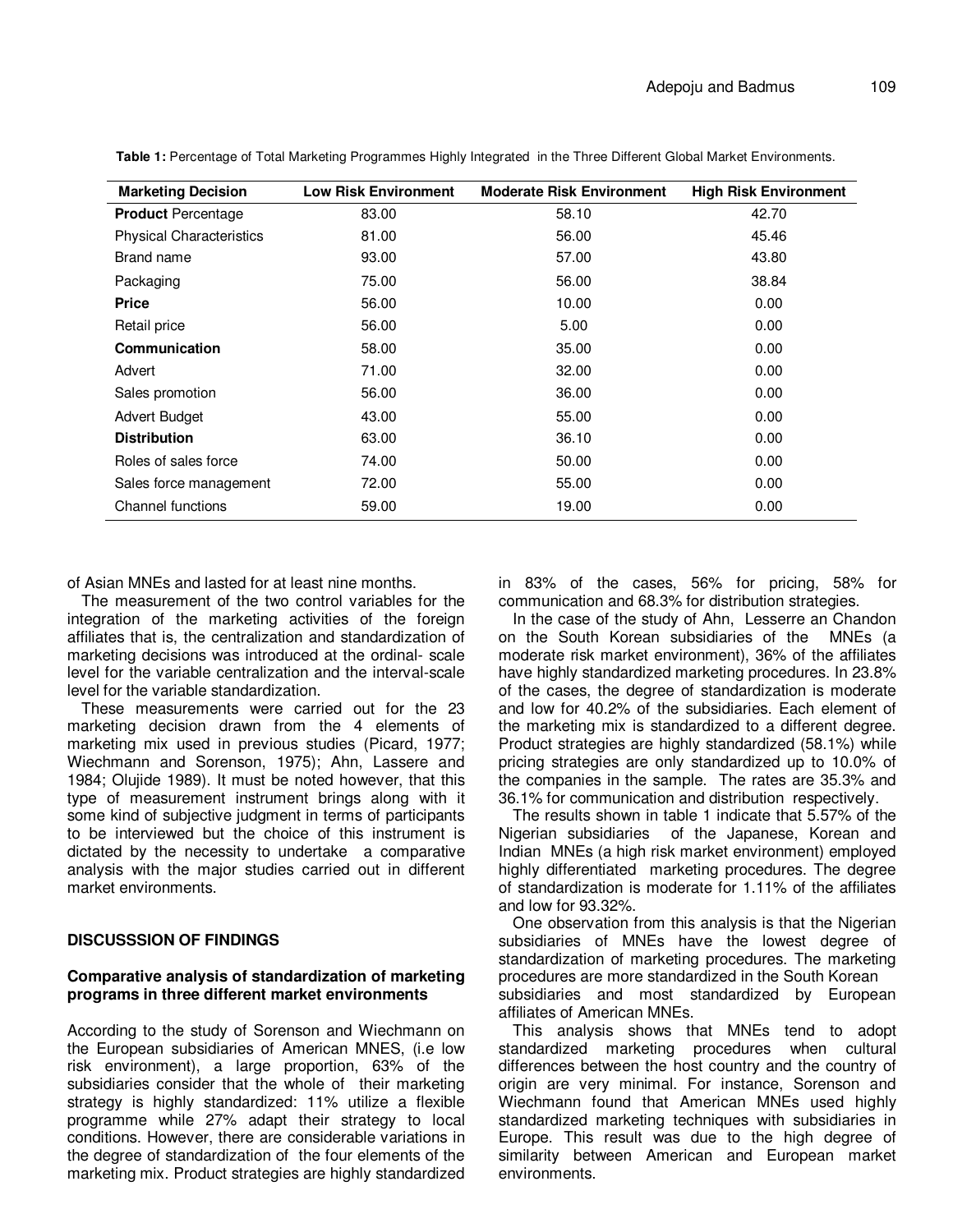However, great differences exist between the market environments of industrialized and developing countries such as Nigeria. This is perhaps why the market practices in the Nigerian market environment are the least standardized. Environmental factors such as product use conditions, income levels, custom and traditions, literacy, technological context, legislation, etc help to explain such modification. However, there are some basic variations with respect to the four elements of marketing mix.

## **Product decisions**

Table 1 shows that the physical characteristics, brand name and packaging of the product remain relatively highly standardized in the low risk environment but moderately standardized in moderate risk environment and less standardized in high risk market environments of South Korea and Nigeria respectively with rates of (58.1%, 57.6%) and (42.7%, 43.8%, 38.84%) respectively. These results correspond with those found by Sorenson and Wiechmann in the low risk environment of USA / Europe (83%, %, 93%, 75%).

While it is true that the environmental factors mentioned above vary significantly between developed and under-developed countries, table 1 above indicates a high degree of standardization of marketing procedures with respect to the three- sub-elements of the product. The hypothesis of product modification is therefore not proven.

The explanation is that more than 59% of the companies in the sample of Ahn, Lessere and Chandon and approximately 545% of the enterprises in the sample of the present study were established less than 10 years ago. This fairly largely proportion of the sample group had only short experience in the South Korean market and Nigerian market and therefore, tend to borrow heavily from parent companies expertise in marketing. Wiechmann and Hill who found greater adaptation corroborated this result and lesser standardization in more matured subsidiaries. That is, the original product idea is gradually shaped to fit the culture of the final consumer.

Secondly, the sample of this study includes several companies in the pharmaceutical and durable consumer goods industries. The products of these industries are relatively highly standardized because their products are not sensitive to cultural differences. This had probably been the reason for the high degree of standardization for the products.

Finally, several marketing executive explained that the quality and reputation of their products count a lot for the Nigerian consumers. Here foreign products have a better reputation than local ones- "the made abroad mentality". This is probably why the sub- elements of the product are standardized in order to produce goods of high quality

and reputation. This will give the products an image of "made abroad". In these circumstances, a high degree of adaptation of the product signifies deterioration in quality.

## **Pricing decisions**

Among the four elements of the mix, decisions relating to price are the least standardized: 56% for Europe and U.S.A:, 10% in the case of South Korea and 0.0% for Nigeria . These figures indicate that pricing strategies are highly differentiated in the moderate and high -risk environments. This is probably due to the great disparity in production costs, competition prices, government regulations, custom and excise duties etc. between industrialized countries of Europe and America and the developing countries such as Nigeria on one hand and emerging industrialized countries such as Korea on the other hand.

#### **Communication: Advertising and Promotion**

Table 1 shows that 58% of the sample has a highly standardized advertising and promotion strategy in the low risk market environment of Europe and the USA. Only 35.3% is the case for South Korean subsidiaries while no Nigerian affiliate has a standardized advertising and promotion procedure. This area like pricing shows a tendency towards adaptation, particularly in the less industrialized countries.

## **Distribution decisions**

MNEs in Nigeria and South Korea maintain a less standardized approach to distribution than those operating in Europe and the USA. Distribution, like pricing and communication, does not lend itself to uniform procedures. For instance, 68.3% of the companies in the low risk environment, 36.1% of those in the moderate risk market environment have a standardized distribution strategy. No single subsidiary utilizes a standardized distribution in the high-risk market environment.

These results are not surprising in that specialists in development economics contend that distribution structures reflect the level of industrialization of a country. This is why there are such significant differences in the results obtained for MNEs operating in the three market environments.

This comparative analysis of the results of the three studies show clearly that marketing procedures are globally more standardized in the low risk market environment, less in the moderate risk market environment and the least standardized in the high risk market environment (see figures 1 - 2). This is why there are such significant differences in the results obtained for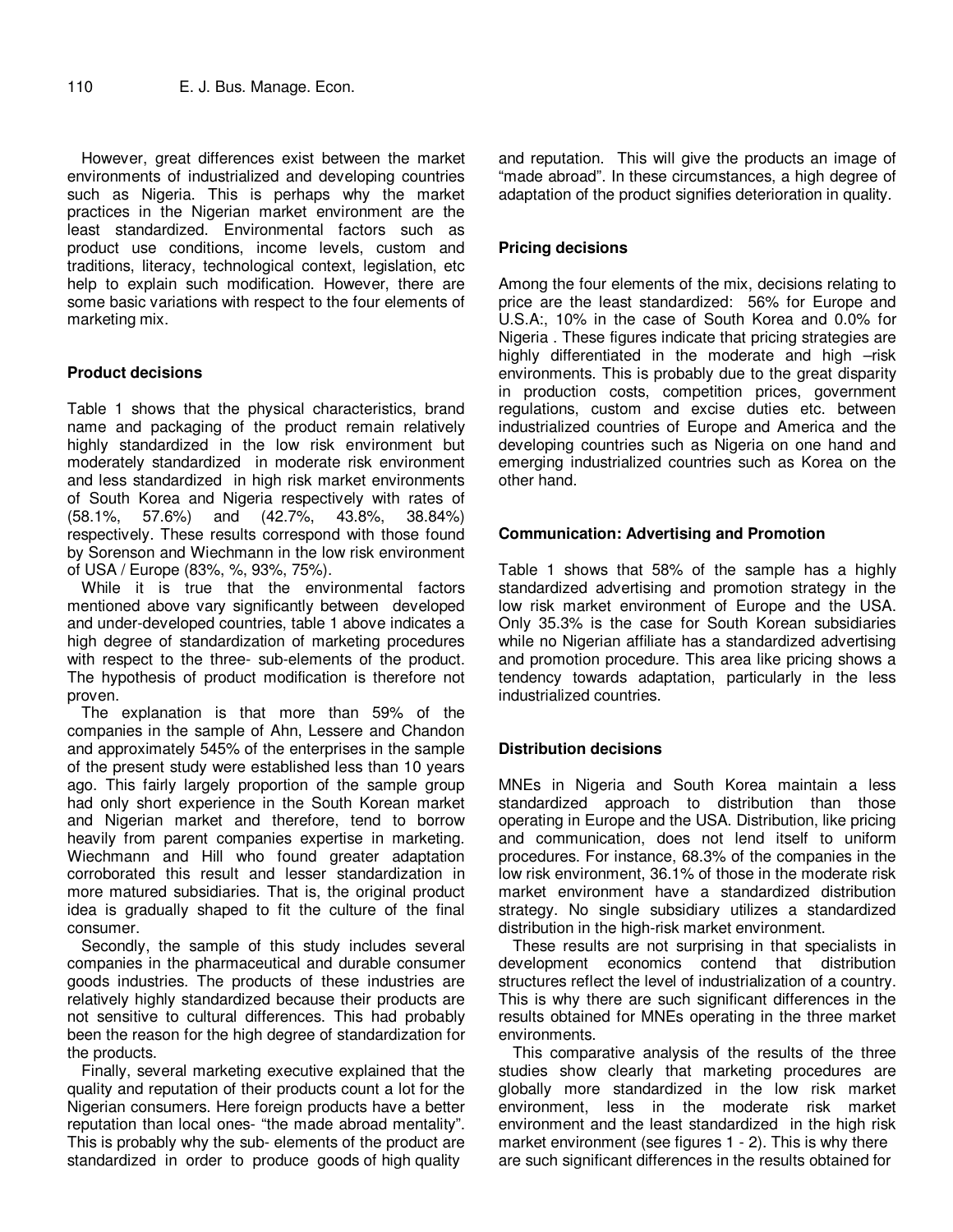

**FIGURE 1:** percentage of Total Marketing Highly Integrated in the Three Different Market Environments



**Figure 2:** Percentage of Marketing Mix Elements Highly Integrated in the Three Different Market Environments

MNES operating in the three market environments.

#### **Product price, communication and distribution comparative analysis of centralized marketing decisions in three different global market environments**

According to the study of Sorenson and Wiechmann, 41.7% of marketing decisions are higly centralized, 17.17% centralized at moderate degree while 41.08% are decentralized (see Table 2).

In the research conducted by Ahn, Leseere and Chandon, only 6.20% of the enterprises sampled have highly centralized marketing decisions, 18.90% of the

cases averagely centralized while 74.90% have decentralized marketing decisions (see table 2).

According to the results of this study on Nigerian subsidiaries of Japanese, South Korean and Indian enterprises, a considerable, proportion of the subsidiaries sampled (i.e 90.95) believe that marketing decisions are decentralized, 1.98% of the cases centralized at moderate degree while 7.08% of the cases are highly centralized.

Thus, one observation from this analysis is that the marketing decisions of European subsidiaries of American MNEs (i.e a low risk environment) are globally more integrated than in the cases of the two other environments. These marketing decisions are less integrated by the south Korean subsidiaries (a moderate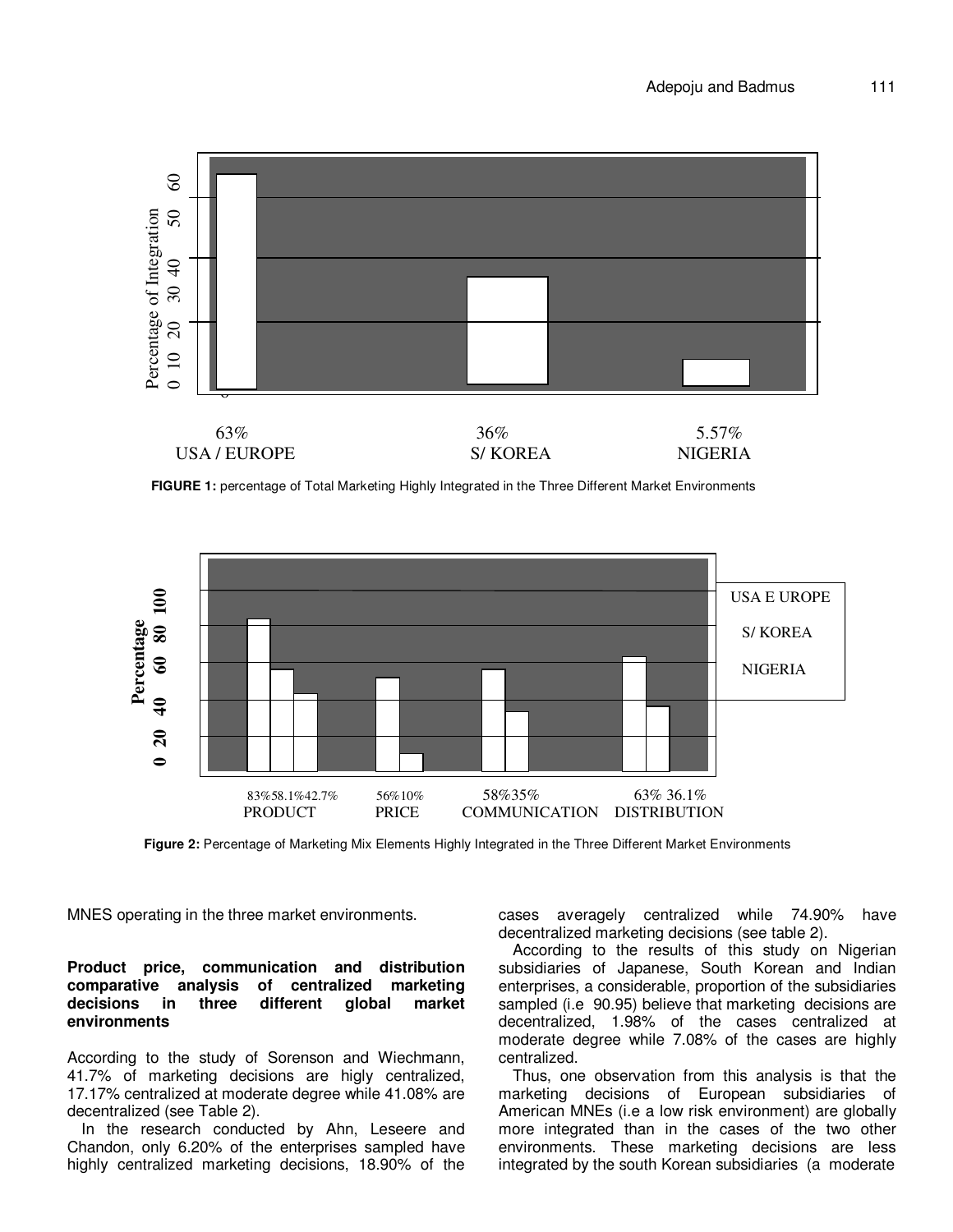## 112 E. J. Bus. Manage. Econ.

**Table 2:** Classification of Marketing Decisions according to Nine Integration modalities

| Degree of standardization of Marketing Decisions                |                        |                                     |                                      |                              |  |
|-----------------------------------------------------------------|------------------------|-------------------------------------|--------------------------------------|------------------------------|--|
| Degree of<br>centralization<br>Of Marketing<br><b>Decisions</b> | HIGH<br>AVERAGE<br>∟OW | LOW<br><b>HIGH RISK ENVIRONMENT</b> | AVERAGE<br>MODERATE RISK ENVIRONMENT | HIGH<br>LOW RISK ENVIRONMENT |  |



**Figure 3:** Percentage of Total marketing Highly Central in the Three Different Market Environments.





**Figure 4:** Percentage of Marketing Mix Elements Highly Centralized in the Three Different Market Environments

risk environment). They are also least integrated by the Nigerian subsidiaries of Japanese, Indian and South Korean MNEs (a high risk environment). Thus, the strategies of integration of marketing decisions applied are summarized in figures  $3 - 4$ .

#### **Product related decisions**

Table's 1and 2 show that the marketing decisions on the product sub- elements (i.e physical characteristics, brand name and packaging) are highly integrated in the low risk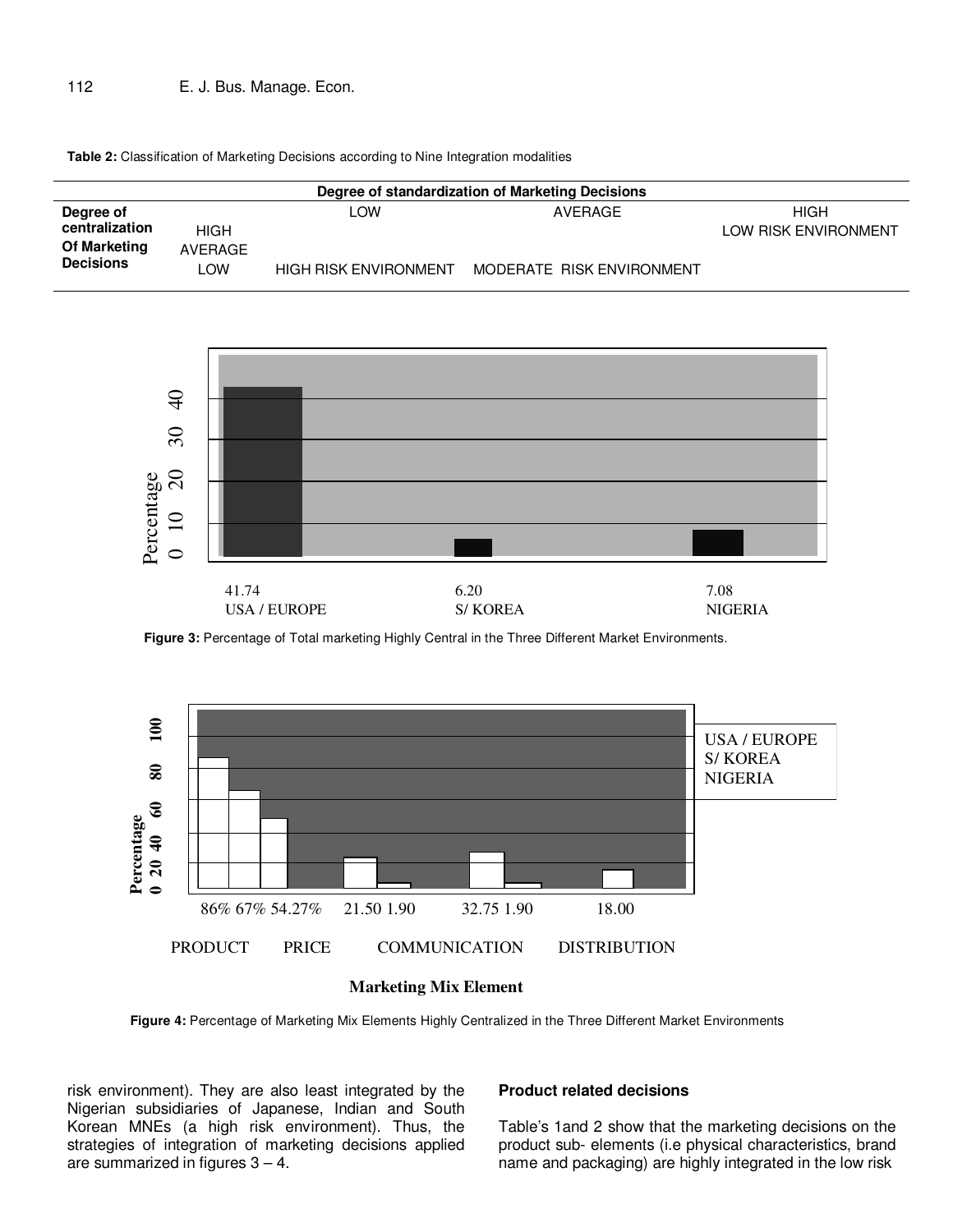environment. They are highly centralized in 86% of the cases and highly standardized in 83% of the cases. As for product sub items, marketing decisions relating to the brand name are the most integrated.

The result obtained in the area of product for the South Korean subsidiaries indicates that the marketing decisions relating to product are globally centralized at moderate degree. However, they are highly standardized in 81. 50% of the cases. As for the product sub-items, the decisions relating to brand name are the most centralized but less standardized.

For the Nigerian subsidiaries of Japanese, South Korean and Indian MNEs, the marketing decisions relating to the product are averagely integrated: 54.27% and 42. 70% of the cases are highly centralized and standardized respectively.

Among the three- sub elements of the product, the decisions relating to the physical feature are the most integrated. The strategies of product decisions applied on the three different market environments are summarized as follows: A strategy of high centralization and high standardization are adopted in low risk environments; A strategy of high centralizatio and moderate standardization on moderate risk environment and; Strategy of moderate centralization and low standardization in high-risk environment.

Although the integration strategies of product decisions are at various degrees, they remain the most integrated in the low risk environments.

## **Pricing decisions**

As can be seen in table 2, it appears that MNEs enjoy a considerable automony in the area of pricing decisions no matter the market environment where they are found. The degree of centralization of pricing decisions in the three different market environments attests to this assertion. For instance, price related decisions are highly centralized for 21. 5% of the sample in moderate risk environments. This is so for 1.90% in a moderate risk environment and 0.00% in high-risk market environment. As for standardization of these decisions, they are standardized to a high degree for 56% of the sample in low risk environment, 10% in moderate risk environment and 0.00% in high risk environment.

To this end, one can conclude that the characteristics of the local market are such that the considerable autonomy enjoyed by the subsidiary in the area of pricing decisions is not in doubt. The parent company cannot play an important role in pricing decision making of the subsidiary in as much as it cannot quickly control the local market.

#### **Communication Decisions- Advertising and Promotion**

As can be seen from table 3, decisions relating to advertising and promotion are significantly centralized in low risk environment, and less centralized for moderate risk environment. As for the high- risk environment, decisions relating to communication are significantly decentralized.

The degree of centralization of communication decisions in the three different market environments bears out of this affirmation. For instance, communication related decisions are highly centralized for 35.3% for moderate risk environment, 58.0% for the low risk market environment and 0.00% for the high-risk environment. Thus, the circumstances and peculiarities in local environment affect the centralization of communication decisions.

#### **Distribution decisions**

MNEs in Nigeria maintained decentralized approach to distribution decisions than those operating in Europe / USA and South Korea. On the one hand, MNEs operating in Europe and USA maintained a centralized approach to distribution decisions. On the other hand, MNEs in South Korea maintained a less centralized approach to distribution decision. For those operating in Europe and USA, about 68.3% maintained a centralized approach while about 36.1% of those operating in South Korea adopted a centralized strategy. However, those operating in Nigeria maintained 0.00% of centralized strategy.

This comparative analysis of the results of the three studies clearly indicate that distribution decisions are globally more centralized in the low risk environment, less in the moderate risk environment and the least centralized in the high risk environment.

## **Conclusion**

The comparative analysis of results of the three studies undertaken in the three different market environments shows that the resolution of the problem of marketing decisions making within an MN firm is shared between two vital strategic necessities- the adaptation of environments and global uniformity. The extreme cases for centralization and decentralization were rare.

These strategic problems can only be sorted by punctual and temporal solutions according to individual cases. None of the enterprises in the three market environment used either complete centralization (or decentralization) strategy or complete standardization or differentiation.

However, the tendencies drawn seem to favor integration of a marketing mix element than others. Adopting a diagram used by Ahn et al (1987) by representing it on two axes- the need of integration (for global competetitivity) on one hand and the need for national adaptation on the other hand by decomposing them into high ,average and low, one can position very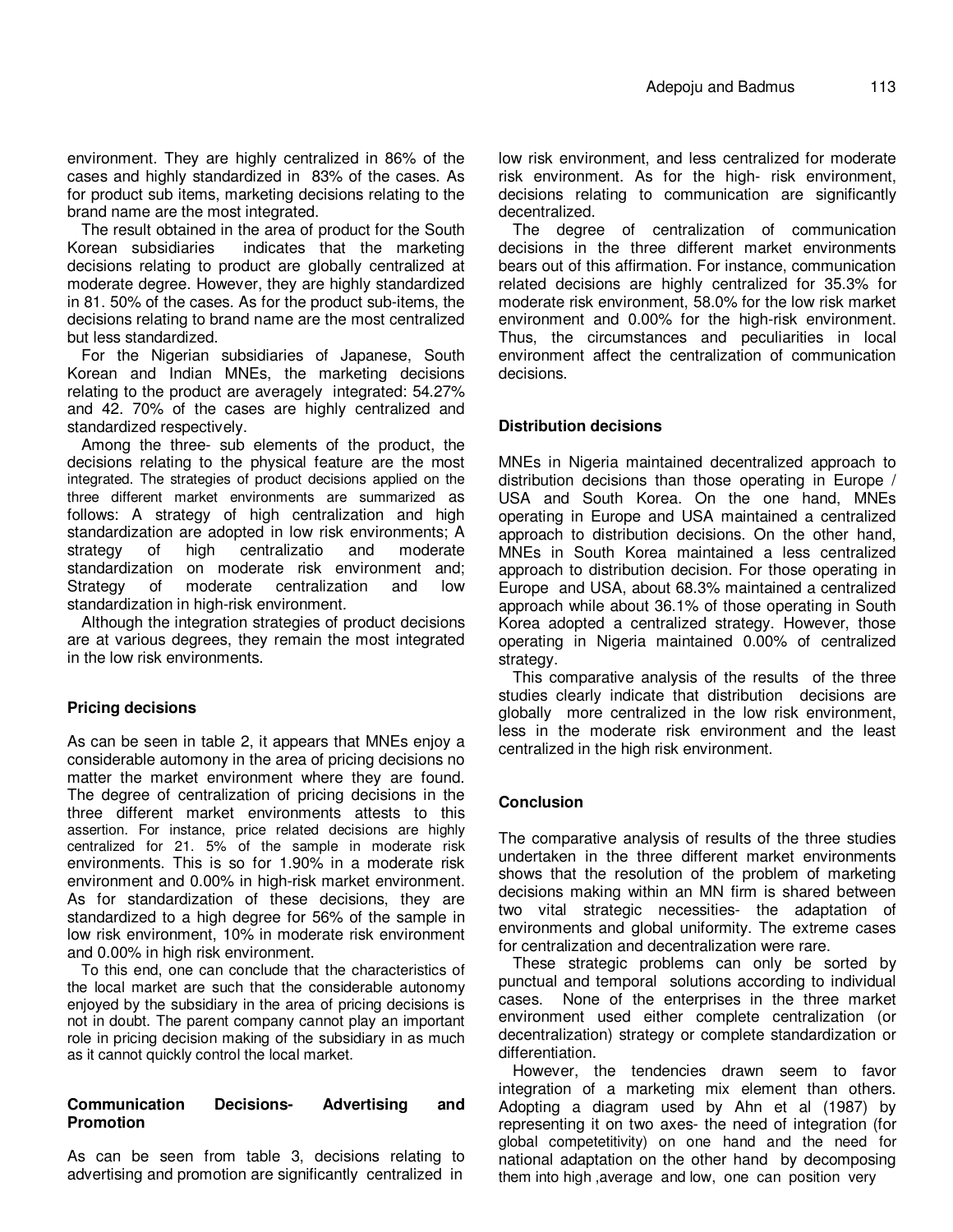| <b>Marketing Decisions</b> | <b>Low Risk Environment</b> | <b>Moderate Risk Environment</b> | <b>High Risk Environment</b> |
|----------------------------|-----------------------------|----------------------------------|------------------------------|
| Product                    | 86.00                       | 67,00                            | 54.27                        |
| Physical characteristics   | 86.00                       | 62.80                            | 58.68                        |
| Brand name                 | 86.00                       | 63.60                            | 54.55                        |
| Packaging                  | 86.00                       | 63.90                            | 49.59                        |
| Price                      | 21.50                       | 1.90                             | 0.00                         |
| Retail price               | 29.00                       | 0.00                             | 0.00                         |
| Manufacturer margin        | 14.00                       | 4.60                             | 0.00                         |
| Communication              | 32.75                       | 2.60                             | 0.00                         |
| Advert                     | 38.00                       | 4.50                             | 0.00                         |
| Sales promotion            | 9.00                        | 0.00                             | 0.00                         |
| Media buget                | 14.00                       | 0.00                             | 0.00                         |
| <b>Distribution</b>        | 18.00                       | 0.00                             | 0.00                         |
| Roles of sales force       | 14.00                       | 0.00                             | 0.00                         |
| Sales force                | 14.00                       | 0.00                             | 0.00                         |
| management                 |                             |                                  |                              |
| Channel select & control   | 19.00                       | 0.00                             | 0.00                         |
| Channel functions          | 19.00                       | 0.00                             | 0.00                         |
| Number of sales point      | 24.00                       | 0.00                             | 0.00                         |

**Table 3:** Percentage of Total Marketing Decisions Highly Centralized in the Three Different Global Market Environments.

**Table 4:** Proportion of the degree of integration and adaptation of marketing in the three different market environments

| <b>Marketing Mix Element</b> | <b>Low Risk Environment</b> |                | <b>Moderate Risk Environment</b> |                | <b>High Risk Environment</b> |                |
|------------------------------|-----------------------------|----------------|----------------------------------|----------------|------------------------------|----------------|
|                              | Integration (%)             | Adaptation (%) | Integration (%)                  | Adaptation (%) | Integration(%)               | Adaptation (%) |
| Product                      | 85.00                       | 8.7            | 59.00                            | 11.00          | 5.60                         | 93.32          |
| Price                        | 39.00                       | 4.4            | 5.00                             | 64.00          | 0.00                         | 0.00           |
| Communication                | 45.00                       | 3.7            | 19.00                            | 58.00          | 0.00                         | 0.00           |
| <b>Distribution</b>          | 43.00                       | 3.7            | 18.00                            | 72.00          | 0.00                         | 0.00           |

dearly the marketing strategies to the four elements of mix(See table 4).

In order to position the marketing decisions relating to the 4 elements and the totality of the marketing programme in the 2 way matrix, the study has determined the integration and adaptation need by calculating the proportions of centralized and standardized decisions on one hand (integration need) and decentralized and differentiated proportion (national adaptation need) on the other. The results are shown in table 5.

One can observe from Table 5 that the integration strategy of product decisions is uniform and high in the three market environment while that of the price are less uniform and not as high. The communication and distribution strategies vary from high integration (USA and Europe) to average integration (South Korea) and to low integration (Nigeria). As for the totality of marketing programmes, the low risk environment is found in the quadrant VI (average adaptation needs, high integration needs), the moderate risk environment is found in case. VIII (average adaptation need, average integration

needs) and finally the risk environment is found in quadrant VIII (high adaptation needs, low integration needs).

From this, one can take some generalization within the context of present thinking on globalization of MN marketing. Within the established findings in this study, marketing decisions relating to product element lend themselves to globalization. This study does not highlight that the other marketing mix elements (price, communication and distribution) follow the same pattern. The main reason is that the Nigerian economy is less deregulated and that its- socio cultural and political peculiarities are very pronounced. Nigeria as well as South Korea prefers high need for adaptation as far as integration strategies are concerned. On the other hand, more liberal less socio- culturally distant western countries require stronger need for integration and less need for differentiation.

Furthermore, one can hypothesize that as the Nigerian economy develops progressively by modernizing its industrial sector; its market would become more